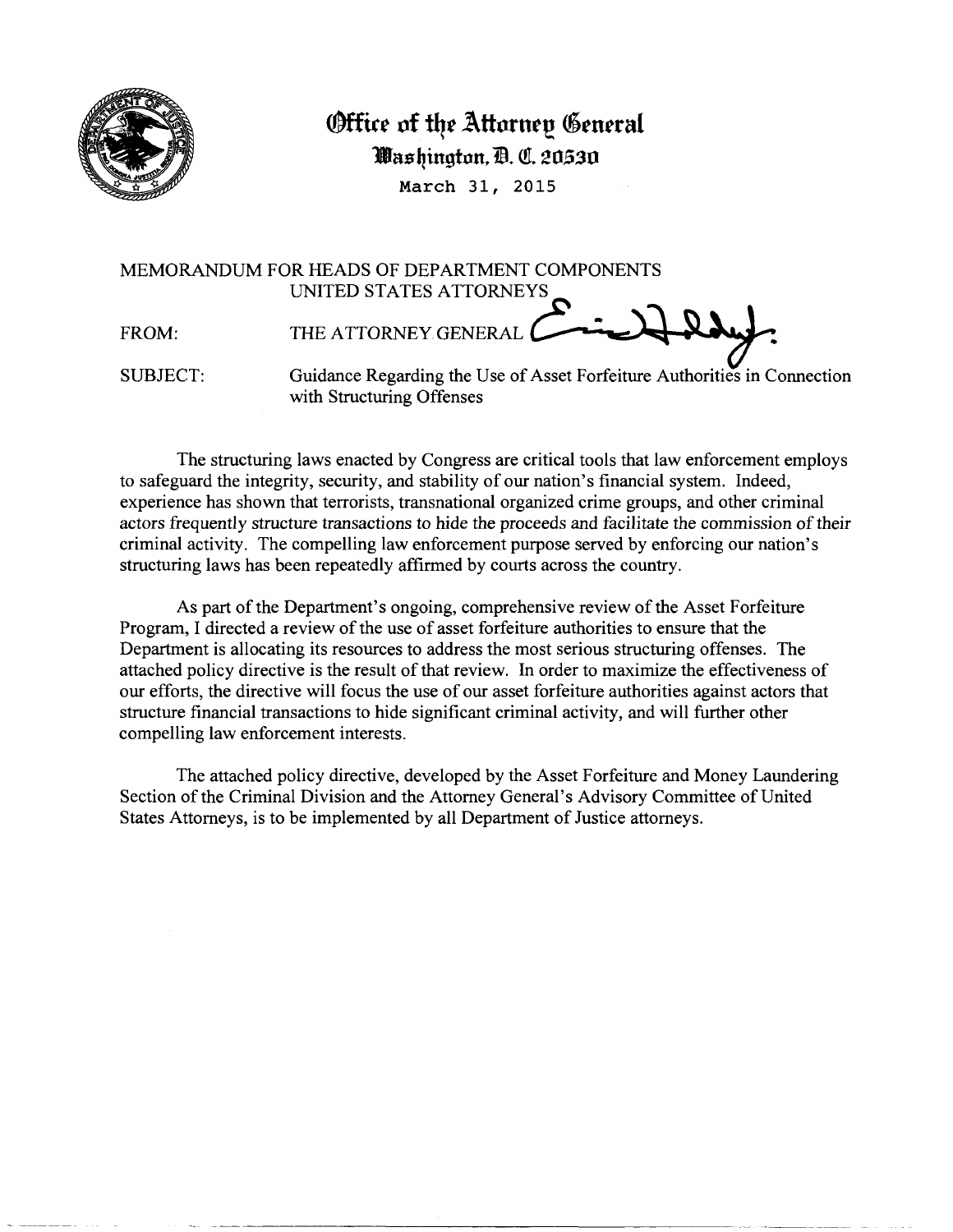

#### **U.S. Department of Justice**

#### **Criminal Division**

*Asset Forfeiture and Money Laundering Section Washington, D.C. 20530* 

#### **POLICY DIRECTIVE 15-3 March 31, 2015**

- **TO:** Heads of Department Components United States Attorneys
- FROM: M. Kendall Day, Acting Chief Asset Forfeiture and Money Laundering Section
- **SUBJECT:** Guidance Regarding the Use of Asset Forfeiture Authorities in Connection with Structuring Offenses

Title 31, United States Code, Section 5324(a) prohibits evasion of certain currency transaction-reporting and record-keeping requirements, including structuring schemes. Generally speaking, structuring occurs when, instead of conducting a single transaction in currency in an amount that would require a report to be filed or record made by a domestic financial institution, the violator conducts a series of currency transactions, willfully keeping each individual transaction at an amount below applicable thresholds to evade reporting or recording. On October 17, 2014, the Internal Revenue Service-Criminal Investigation (IRS-CI) issued guidance on how it will conduct seizures and forfeitures in its structuring cases, and specifically in what it calls "legal source" structuring cases. Pursuant to the IRS guidance, IRS-CI will not pursue seizure and forfeiture of funds associated only with "legal source" structuring unless: (1) there are exceptional circumstances justifying the seizure and forfeiture and (2) the case is approved by the Director of Field Operations.

As part of the Department's ongoing review of the federal asset forfeiture program, the Department has conducted its own review of forfeiture in structuring cases, including analysis of the new IRS-CI policy. The guidance set forth in this memorandum, which is the result of that review, is intended to ensure that our investigative resources are appropriately and effectively allocated to address the most serious structuring offenses, consistent with Departmental priorities. The guidance applies to all federal seizures for civil or criminal forfeiture based on a violation of the structuring statute, except those occurring after an indictment or other criminal charging instrument has been filed.<sup>1</sup>

**<sup>1</sup> These guidelines apply to all structuring activity whether it constitutes "imperfect structuring" chargeable under 31 U.S.C. § 5324(a)(1) or "perfect structuring" chargeable under 31 U.S.C. § 5324(a)(3).** *See Charging Imperfect Structuring: 31 U.S.C. § 5324(a)(1) or (a)(3) or Both?,* **Money Laundering Monitor, at 1 (Oct.-Dec. 2014) (available at AFMLS Online).**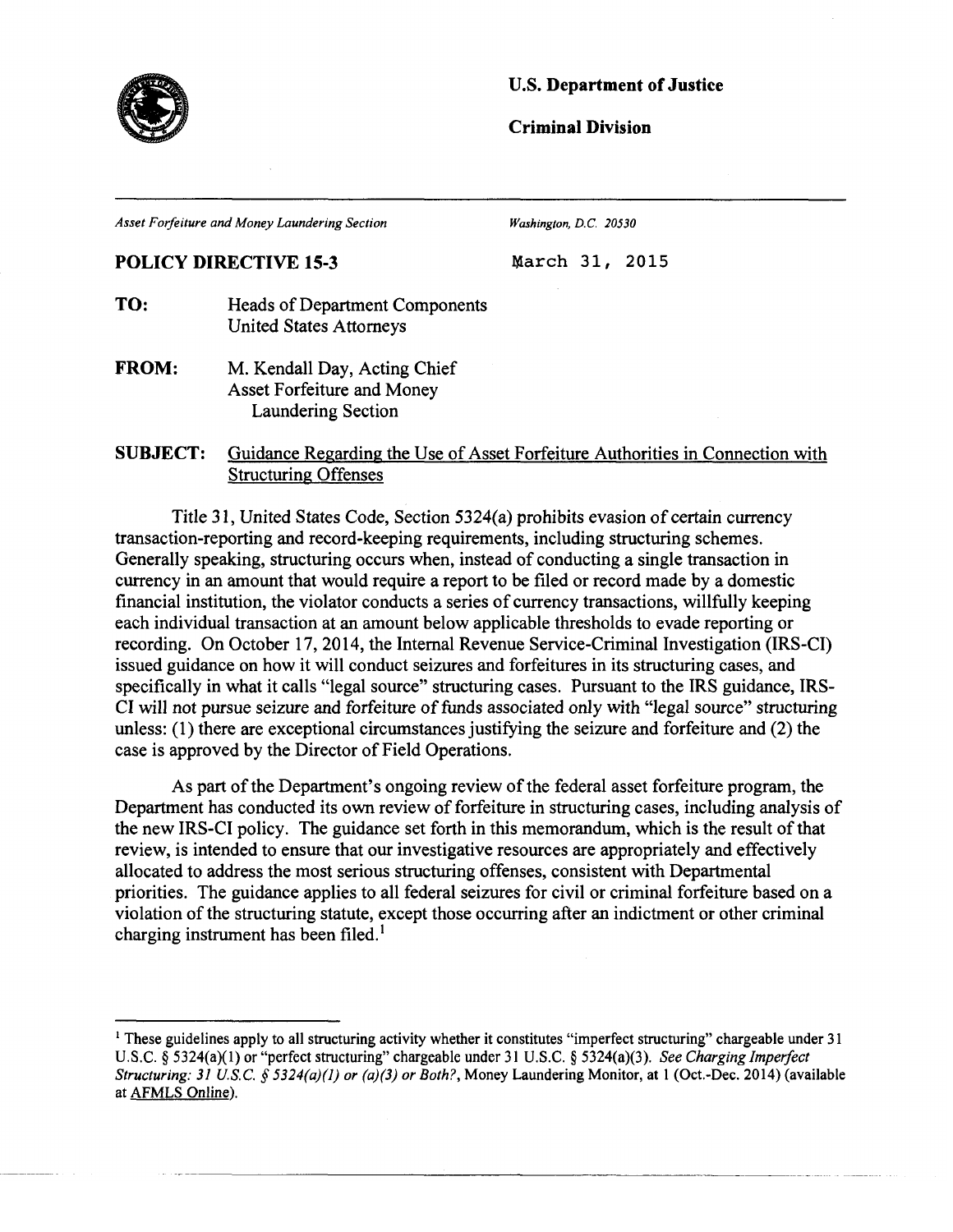# **1. Link to Prior or Anticipated Criminal Activity**

If no criminal charge has been filed and a prosecutor has not obtained the approval identified below, a prosecutor shall not move to seize structured funds unless there is probable cause that the structured funds were generated by unlawful activity or that the structured funds were intended for use in, or to conceal or promote, ongoing or anticipated unlawful activity. For these purposes, "unlawful activity" includes instances in which the investigation revealed no known legitimate source for the funds being structured. Also for these purposes, the term "anticipated unlawful activity" does not include future Title 26 offenses. The basis for linking the structured funds to additional unlawful activity must receive appropriate supervisory approval and be memorialized in the prosecutor's records.<sup>2</sup>

Where the requirements of the above paragraph are not satisfied, unless criminal charges are filed, a warrant to seize structured funds may be sought from the court only upon approval from an appropriate official, as follows:

- For AUSAs, approval must be obtained from their respective U.S. Attorney. The U.S. Attorney may not delegate this approval authority.<sup>3</sup>
- For Criminal Division trial attorneys or other Department components not partnering with a U.S. Attorney's Office, approval must be obtained from the Chief of the Asset Forfeiture and Money Laundering Section (AFMLS). The Chief of AFMLS may not delegate this approval authority.

The U.S. Attorney or Chief of AFMLS may grant approval if there is a compelling law enforcement reason to seek a warrant, including, but not limited to, reasons such as: serial evasion of the reporting or record keeping requirements; the causing of domestic financial institutions to file false or incomplete reports; and violations committed, or aided and abetted, by persons who are owners, officers, directors or employees of domestic financial institutions.

If the U.S. Attorney or Chief of AFMLS approves the warrant, the prosecutor must send a completed "Structuring Warrant Notification Form" to AFMLS by e-mail at AFMLS.Structuring@usdoj.gov. A copy of that form is attached.

These requirements are effective immediately. For any case in which seizure was effected prior to the issuance of this memorandum, the forfeiture may continue so long as it otherwise comports with all other applicable law and Department policy.

**<sup>2</sup> In order to avoid prematurely revealing the existence of the investigation of the additional unlawful activity to the investigation's targets, there is no requirement that the evidence linking the structured funds to the additional unlawful activity be memorialized in the seizure warrant application.** 

**<sup>3</sup> Although this authority is ordinarily non-delegable, if the U.S. Attorney is recused from a matter or absent from the office, the U.S. Attorney may designate an Acting United States Attorney to exercise this authority, in the manner prescribed by regulation.** *See* **28 C.F.R. § 0.136.**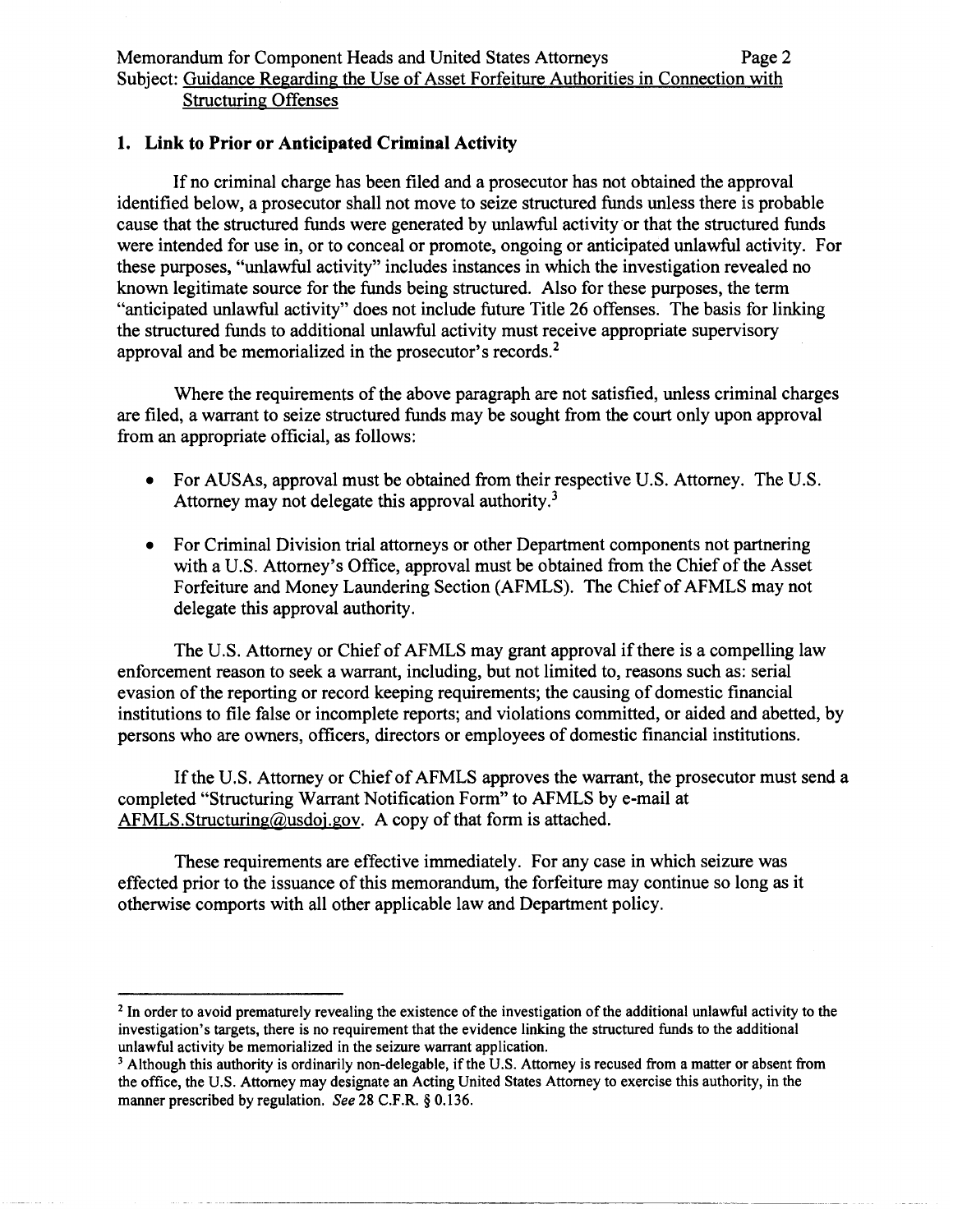#### **2. No Intent to Structure**

There may be instances in which a prosecutor properly obtains a seizure warrant but subsequently determines that there is insufficient admissible evidence to prevail at either civil or criminal trial for violations of the structuring statute or another federal crime for which forfeiture of the seized assets is authorized. In such cases, within seven (7) days of reaching this conclusion, the prosecutor must direct the seizing agency to return the full amount of the seized money. Once directed, the seizing agency will promptly initiate the process to return the seized funds.

# **3. 150-Day Deadline**

Within 150 days of seizure based on structuring, if a prosecutor has not obtained the approval discussed below, a prosecutor must either file a criminal indictment or a civil complaint against the asset.<sup>4</sup> The criminal charge or civil complaint can be based on an offense other than structuring. If no criminal charge or civil complaint is filed within 150 days of seizure, then the prosecutor must direct the seizing agency to return the full amount of the seized money to the person from whom it was seized by no later than the close of the 150-day period. Once directed, the seizing agency will promptly initiate the process to return the seized funds.

With the written consent of the claimant, the prosecutor can extend the 150-day deadline by 60 days. Further extensions, even with consent of the claimant, are not allowed, unless the prosecutor has obtained the approval discussed below.

An exception to this requirement is permissible only upon approval from an appropriate official as follows:

- For AUSAs, approval must be obtained from their respective U.S. Attorney. The U.S. Attorney may not delegate this approval authority, except as discussed in footnote 3, *supra.*
- For Criminal Division trial attorneys or other Department components not partnering with a U.S. Attorney's Office, approval must be obtained from the Chief of AFMLS. The Chief of AFMLS may not delegate this approval authority.

If additional evidence becomes available after the seized money has been returned, an indictment or complaint can still be filed.

### **4. Settlement**

Settlements to forfeit and/or return a portion of any funds involved in a structuring investigation, civil action, or prosecution, must comply with the requirements set forth in the *Asset Forfeiture Policy Manual* and the *United States Attorneys' Manual. See Asset Forfeiture* 

**<sup>4</sup> This deadline does not apply to administrative cases governed by the independent time limits specified by the Civil Asset Forfeiture Reform Act.**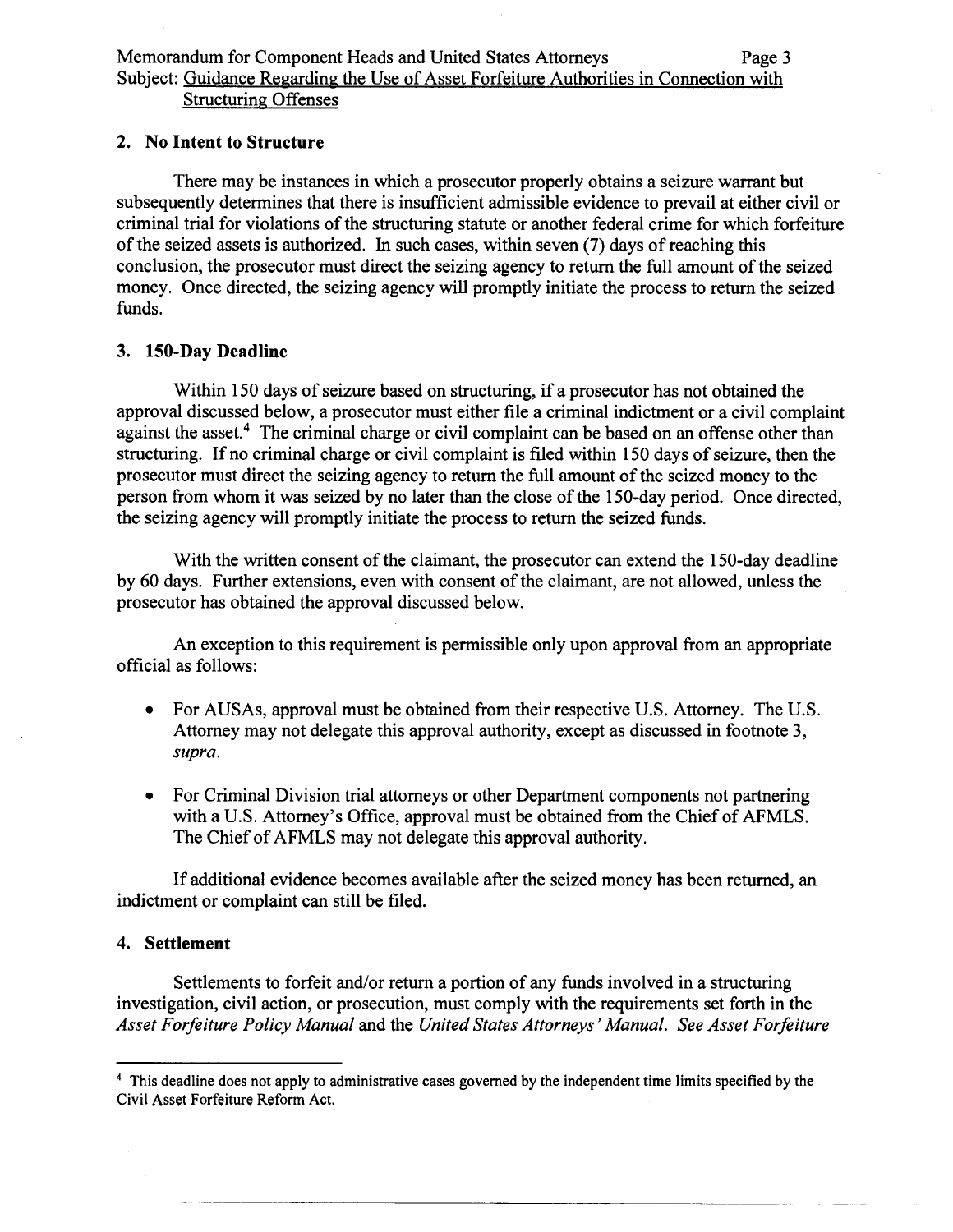# Memorandum for Component Heads and United States Attorneys Page 4 Subject: Guidance Regarding the Use of Asset Forfeiture Authorities in Connection with Structuring Offenses

*Policy Manual* (2013), Chap. 3; *United States Attorneys' Manual* § 9-113.000 *et seq.* In addition, settlements must be in writing, include all material terms, and be signed by a federal prosecutor. Informal settlements, including those negotiated between law enforcement and private parties, are expressly prohibited.

This memorandum is intended solely as a guide to the exercise of investigative and prosecutorial discretion, and does not alter in any way the Department's authority to enforce federal law. Neither the guidance herein nor any state or local law provides a legal defense to a violation of federal law, including any civil or criminal violation of 31 U.S.C. § 5324(a). This memorandum is not intended to, does not, and may not be relied upon to create any rights, substantive or procedural, enforceable at law by any party in any matter civil or criminal. It applies prospectively to the exercise of prosecutorial discretion in future cases and does not provide defendants or subjects of enforcement action with a basis for reconsideration of any pending civil action or criminal prosecution.